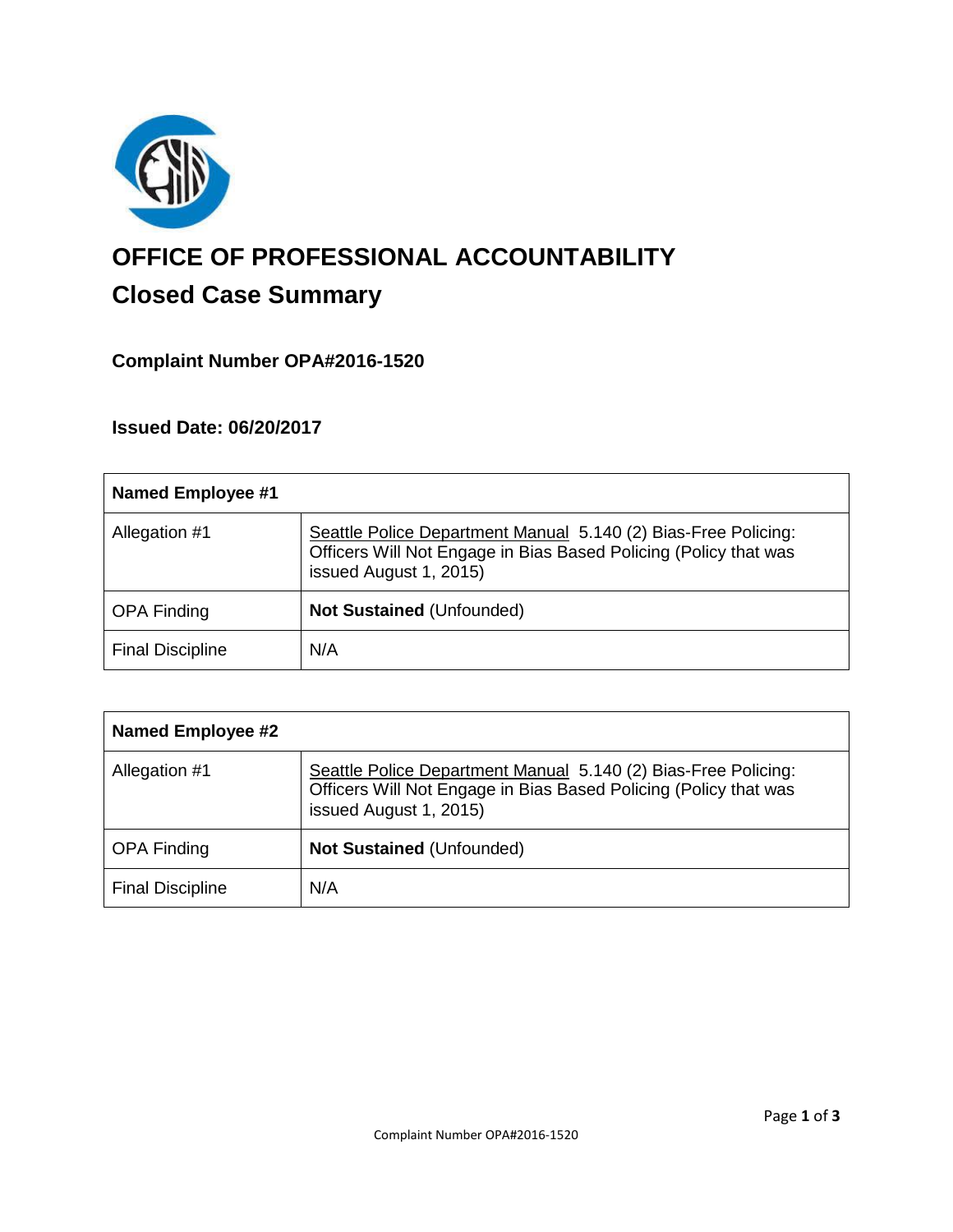| Named Employee #3       |                                                                                                                                                              |
|-------------------------|--------------------------------------------------------------------------------------------------------------------------------------------------------------|
| Allegation #1           | Seattle Police Department Manual 5.140 (2) Bias-Free Policing:<br>Officers Will Not Engage in Bias Based Policing (Policy that was<br>issued August 1, 2015) |
| <b>OPA Finding</b>      | <b>Not Sustained (Unfounded)</b>                                                                                                                             |
| <b>Final Discipline</b> | N/A                                                                                                                                                          |

| <b>Named Employee #4</b> |                                                                                                                                                              |
|--------------------------|--------------------------------------------------------------------------------------------------------------------------------------------------------------|
| Allegation #1            | Seattle Police Department Manual 5.140 (2) Bias-Free Policing:<br>Officers Will Not Engage in Bias Based Policing (Policy that was<br>issued August 1, 2015) |
| <b>OPA Finding</b>       | <b>Not Sustained (Unfounded)</b>                                                                                                                             |
| <b>Final Discipline</b>  | N/A                                                                                                                                                          |

| <b>Named Employee #5</b> |                                                                                                                                                              |
|--------------------------|--------------------------------------------------------------------------------------------------------------------------------------------------------------|
| Allegation #1            | Seattle Police Department Manual 5.140 (2) Bias-Free Policing:<br>Officers Will Not Engage in Bias Based Policing (Policy that was<br>issued August 1, 2015) |
| <b>OPA Finding</b>       | <b>Not Sustained (Unfounded)</b>                                                                                                                             |
| <b>Final Discipline</b>  | N/A                                                                                                                                                          |

## **INCIDENT SYNOPSIS**

The Named Employees were clearing a call for service regarding a medical emergency, and as they were returning to their patrol units, they were summoned by witnesses to an assault that had occurred nearby. After verifying that an assault had taken place, the Named Employees detained the suspects.

## **COMPLAINT**

The complainant alleged that the Named Employees engaged in bias policing when he was arrested pursuant to an assault investigation in which the other party was Asian and the complainant was black.